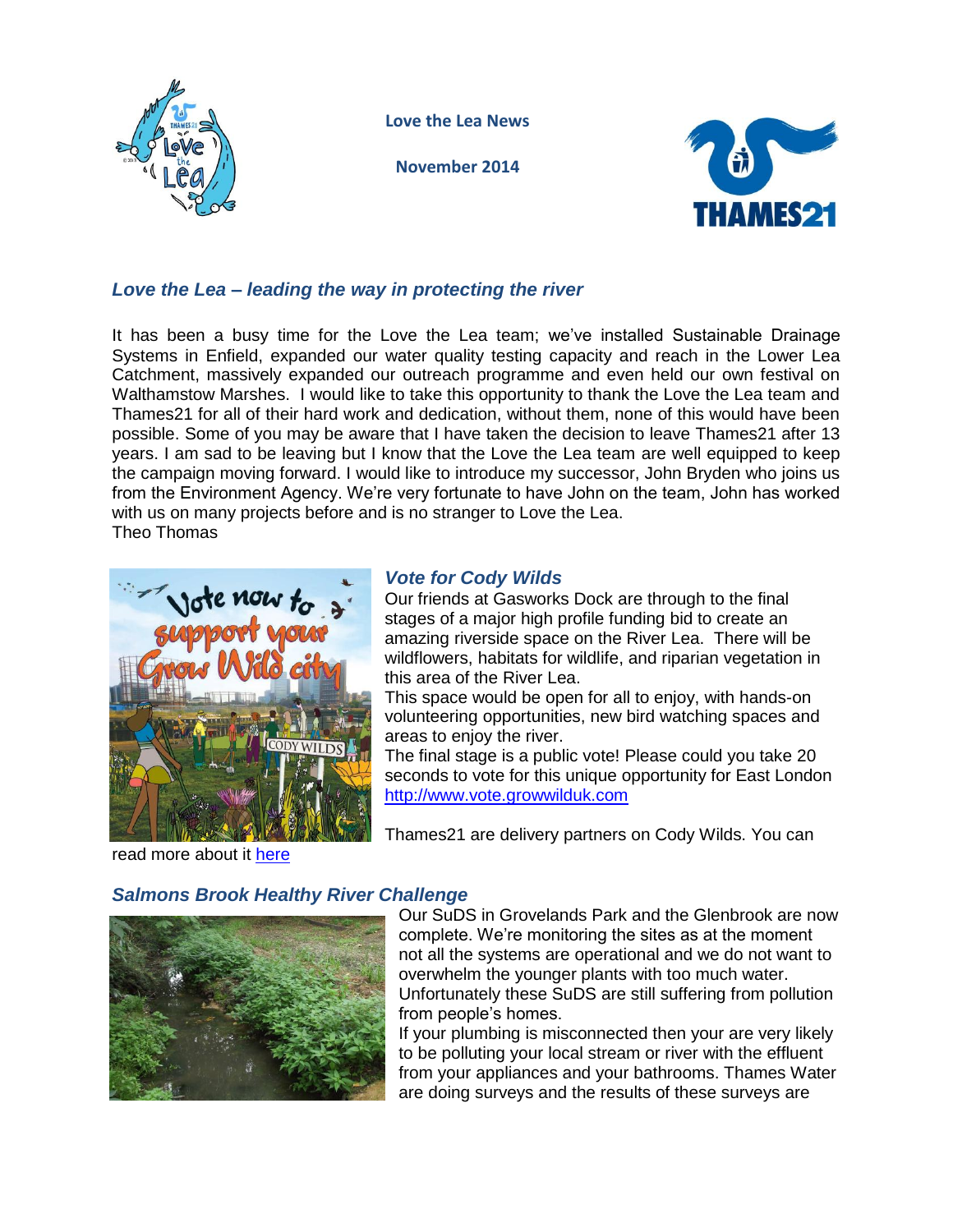vital to improving the health of your local waterway. While most people cooperate, there are still a small number of households who do not, and it is very likely that these are the polluters of your local stream.

We're very excited to announce that the Salmons Brook Healthy River Challenge project has been extended to at least March 2016. The extension of the project is being kindly funded by Thames Water. This new phase will enable more monitoring of the existing SuDS and more and enhanced community and education work. If you would like more information please contact Elle von Benzon at [Elena.VonBenzon@thames21.org.uk](mailto:Elena.VonBenzon@thames21.org.uk)

### *Learning from our American friends*



Our Fixing Broken Rivers Project Manager Ben has just returned from a Winston Churchill Memorial Trust funded trip to Seattle and Portland researching sustainable drainage. Ben had a hectic few weeks of meetings, site visits and tours, and will be producing a full report of his findings; his photos will also be available on the [Thames21 Flickr page.](https://www.flickr.com/photos/thames21) Lessons learnt from this trip will inspire our future work in the UK. Portland, Oregon has over 1,600 'Green Streets' these roadside sustainable drainage systems take polluted road run off from roads. These have improved water quality of the local rivers and saved the city millions of dollars. New York and Philadelphia are now following Portland's example and installing their own roadside SuDS.

Love the Lea is installing SuDS throughout the Lea Catchment, and educating young people why SuDS are important for London.

### *Educating the Lower Lea*



The Love the Lea education team have been busy running interactive educational sessions at a wide range of events across the catchment, including Enfield Town Show, Haringey Green Fair, Big Bang Near Me in Tower Hamlets, Disco Loco in Hackney, Countryside Live in Waltham Forest, and Technopop in Newham!

The coming months are set to be just as busy so if you would like us to bring river education to your event or

school in these boroughs please get in touch with Edel to book us in. We can run a mix of activities focusing on the pollution issues affecting the Lower Lea catchment and the solutions needed to tackle them. You can reach Edel Fingleton Education Officer on [edel.fingleton@thames21.org.uk](mailto:edel.fingleton@thames21.org.uk)